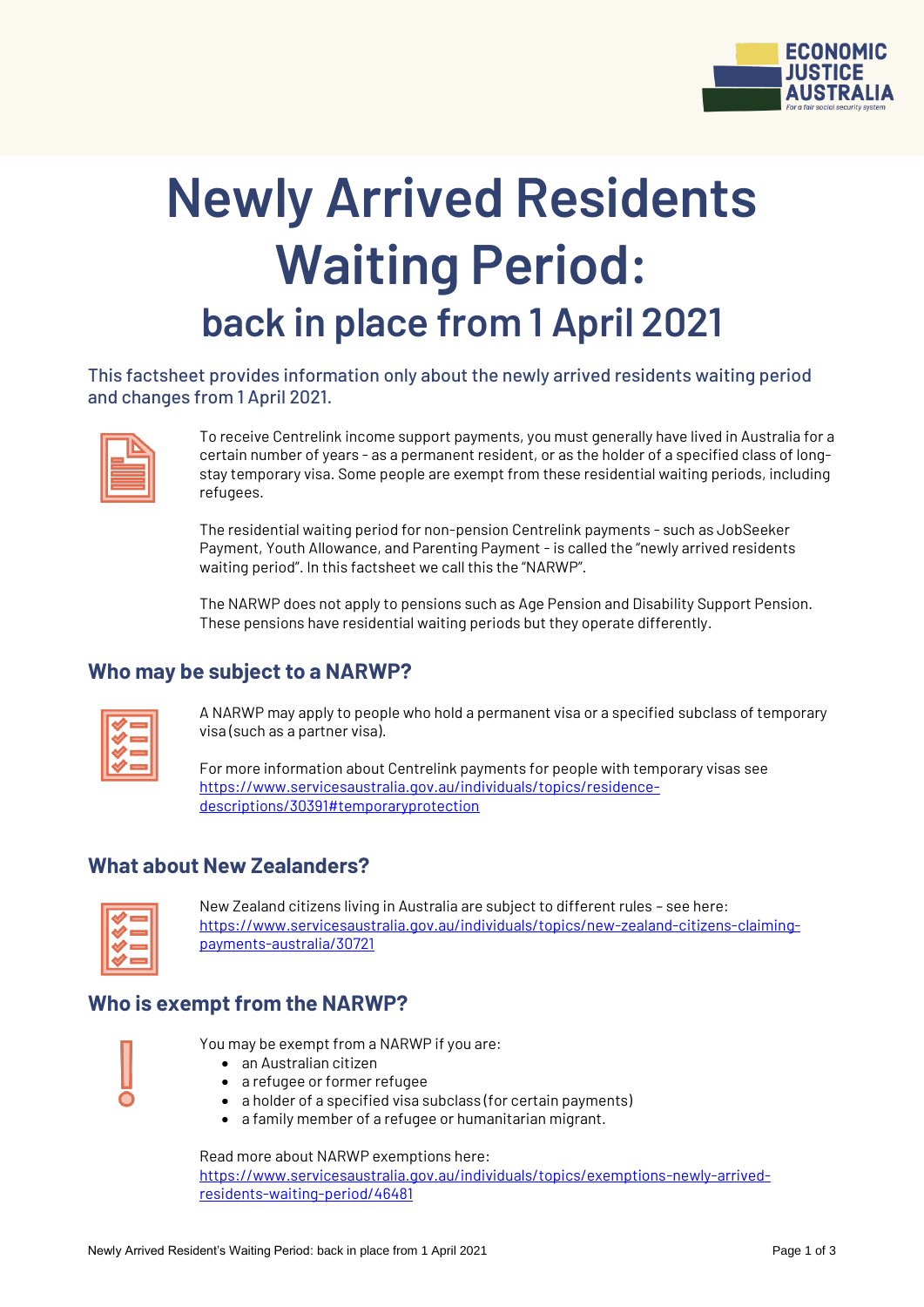

#### **What payments are subject to the NARWP? How long is the NARWP?**



- A 4 year NARWP can apply to:
	- [Austudy](https://www.servicesaustralia.gov.au/individuals/services/centrelink/austudy)
	- [JobSeeker Payment](https://www.servicesaustralia.gov.au/individuals/services/centrelink/jobseeker-payment)
	- [Parenting Payment](https://www.servicesaustralia.gov.au/individuals/services/centrelink/parenting-payment) single and partnered
	- [Special Benefit](https://www.servicesaustralia.gov.au/individuals/services/centrelink/special-benefit) (may be exempt if in hardship)
	- [Youth Allowance.](https://www.servicesaustralia.gov.au/individuals/services/centrelink/youth-allowance)

A 2 year NARWP can apply to:

- [Carer Payment](https://www.servicesaustralia.gov.au/individuals/services/centrelink/carer-payment)
- [Dad and Partner Pay](https://www.servicesaustralia.gov.au/individuals/services/centrelink/dad-and-partner-pay)
- [Parental Leave Pay](https://www.servicesaustralia.gov.au/individuals/services/centrelink/parental-leave-pay)
- [Parenting Payment](https://www.servicesaustralia.gov.au/individuals/services/centrelink/parenting-payment) single and partnered (if you are an Australian citizen and have started living in Australia for the first time).

Read more here[: https://www.servicesaustralia.gov.au/individuals/topics/newly-arrived](https://www.servicesaustralia.gov.au/individuals/topics/newly-arrived-residents-waiting-period/30726#a1)[residents-waiting-period/30726#a1](https://www.servicesaustralia.gov.au/individuals/topics/newly-arrived-residents-waiting-period/30726#a1)

## **Suspension of the NARWP during COVID**



The NARWP was temporarily suspended from April 2020 until 31 March 2021 - as a special COVID measure.

This meant that between April 2020 and the end of March 2021, people who would normally not yet be entitled to payment due to a NARWP were able to be granted:

- Austudy
- JobSeeker Payment
- Parenting Payment
- Special Benefit
- Youth Allowance.

## **NARWP back in place from 1 April 2021**

The suspension of the NARWP ended on 31 March 2021. This means that from 1 April 2021:  $\triangleright$  New claimants for Centrelink payments will be subject to a NARWP for relevant payments

- unless they are exempt
- $\triangleright$  People granted payment during the suspension of the NARWP under the special COVID arrangement may have their payment cancelled.

Payment will be cancelled if:

- The person hasn't fully served their newly arrived residents waiting period
- $\triangleright$  you don't have an exemption.

The time the person has been living in Australia as a resident or eligible visa holder counts towards serving the NARWP, including any time you received payment during the suspension of your NARWP due to COVID.

## **What can I do if my payment is cancelled?**



**Claim Special Benefit**: If your payment was cancelled from 1 April because of the reintroduction of the NARWP, you may be entitled to Special benefit. Claim Special Benefit ASAP if your payment has been cancelled and you do not have enough income to support yourself and any dependants.